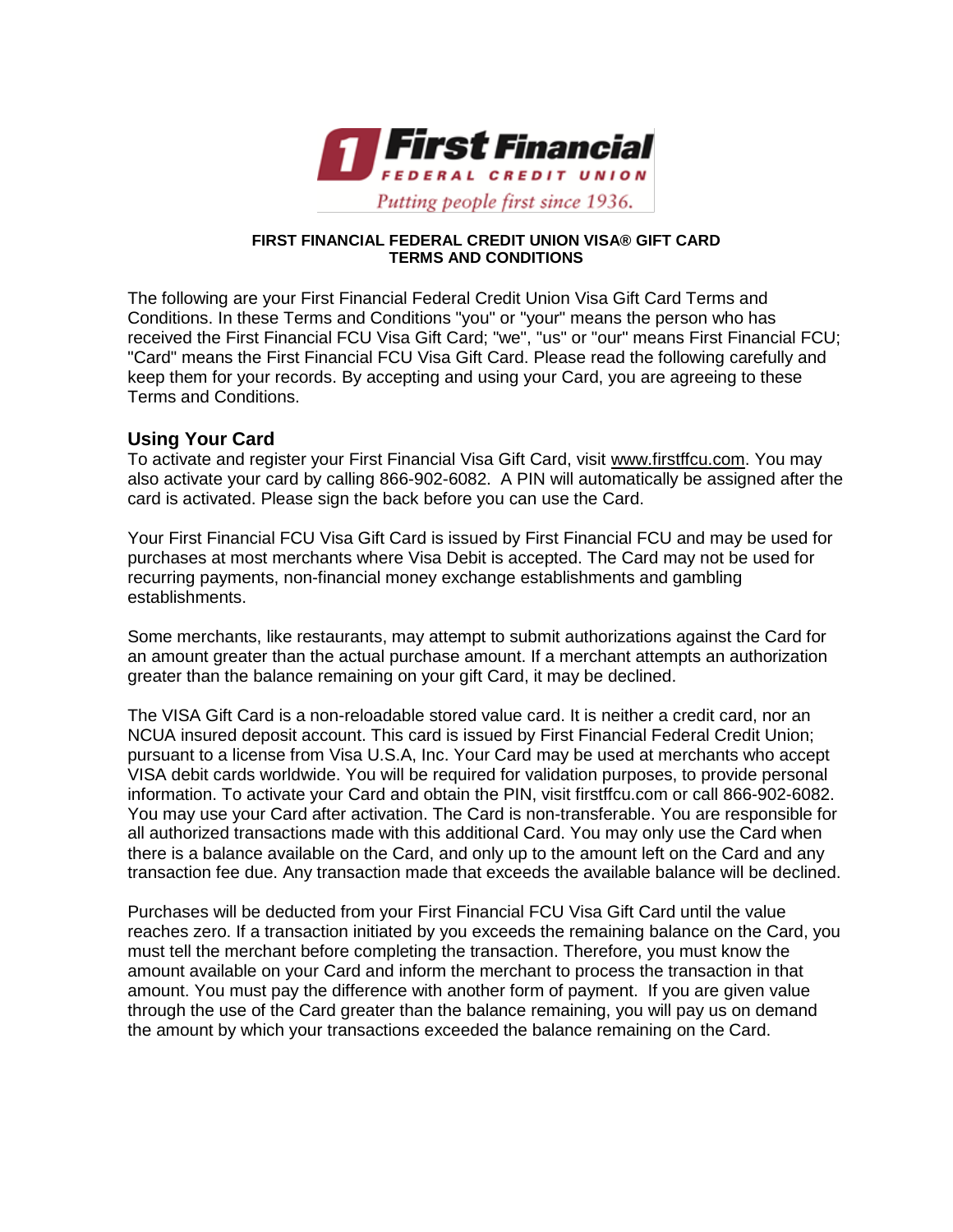# **Fees and Charges**

- You must be a resident of the U.S. to purchase the Card. The minimum value that can be loaded on the card is \$20.
- The maximum value credited to the Gift Card on issue is limited to \$500.00
- Gift Card Service Fee is \$3.95 per Card.
- Inactivity fee is \$2.50 per month, after 360 days of inactivity starting from the date of activation.
- Lost/Stolen Card Replacement Fee is \$15.00

When you use your Card at an automated gas station pump you will require a minimum of \$125 available credit on the Card to enable gas to be dispensed (It may take up to 24 hours before any unused amount is available to spend due to the way in which the transactions are processed). If your available balance is less than this, please pay the attendant in the gas station.

If you use your Card to purchase meals or drinks many restaurants and bars factor a tip into the price of up to 20% when pre-authorizing Card purchases but you will only be debited with the actual amount you spend.

Should you use your Card to pre-authorize a hotel reservation, add 15% to the reservation. Any amount requested in a pre-authorization will not be available to you to spend using the Card, although you will only be finally debited with the actual amount you spend. If 30 days elapse without you authorizing an amount any pre-authorization will be cancelled and this will be available to you.

Automobile rental and/or cruise ship businesses, likewise add 15% to the rental/reservation to allow for any additional expenses. If 30 days elapse without you authorizing an amount any pre-authorization will be cancelled and this will be available to you. Mail order companies often add a similar amount for potential shipping costs although the amount finally debited will be as the final bill.

# **Non U.S. Transactions**

If a Card transaction is made in a currency other than that loaded on the Card, the amount will be converted into the appropriate currency at an exchange rate on the day the transaction is processed. The exchange rate used to determine the transaction amount in US dollars is either a rate selected from Visa from the range of rates available in wholesale currency markets for the applicable central processing date, which rate may vary from the rate Visa itself receives, or the government mandated rate in effect for the applicable central processing date.

### **Your Liability For A Lost or Stolen Card or Unauthorized Transactions**

Contact us immediately at **866-902-6082** if you believe the Card has been lost or stolen, or that someone has accessed or may access money from the Card without your permission. You will not be liable for lost value on the Card if you satisfy the following conditions:

• You have immediately called us and reported the Card lost or stolen, which allows us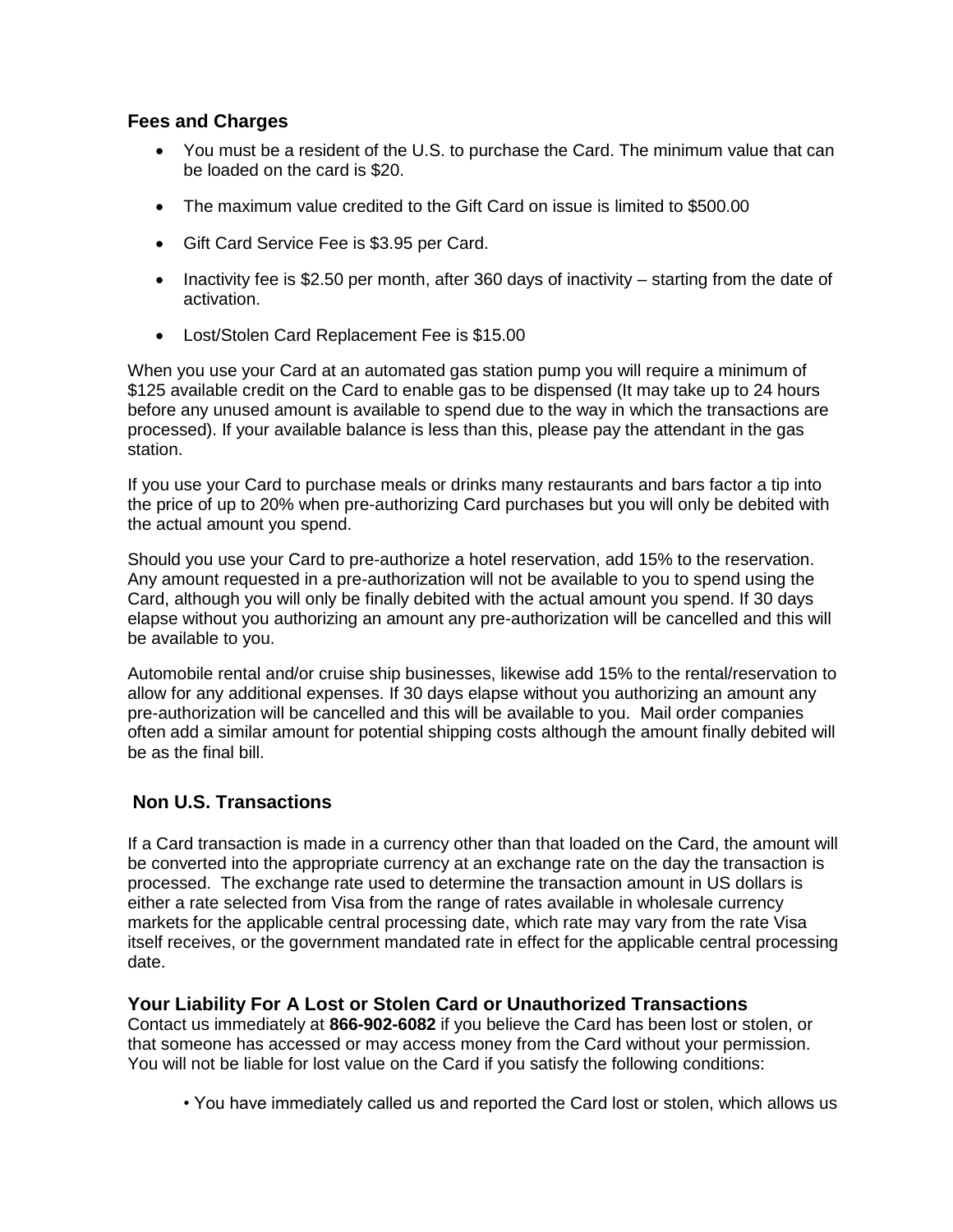to the status the Card.

• You have signed the Card on its reverse side in permanent ink.

• You inform us of the Card number and the approximate date of your last authorized use.

• You have not reported two or more incidents of unauthorized use to us in the preceding 12-month period.

• You report all facts of the loss or theft to us and you cooperate in our investigation.

## **Our Liability for Failure to Make Transactions**

We may restrict access to the Card, temporarily or permanently, if we notice suspicious activity in connection with the Card, and we will notify you if we do so. We have no liability for restricting access to the Card because of suspected suspicious activity. Access will be reinstated if we determine that there has been no unauthorized use of the Card.

If we do not complete a transfer from the Card on time or in the correct amount according to our Agreement with you (other than for restrictions because of suspicious activity), we will be liable for the correct amount of the transfer. However, there are some exceptions. We will not be liable, for instance:

• If through no fault of ours, a merchant refuses to honor the Card;

• If through no fault of ours, you do not have enough money available on the Card to make a purchase;

- If the terminal or system was not working properly;
- If the Card is expired, damaged, or revoked;
- If the Card has been reported lost or stolen;

• If the Credit Union has reason to believe there is something wrong, for example, that the Card has been stolen;

• If the transaction information supplied to the Credit Union by you or a third party is incorrect or untimely;

• If circumstances beyond our control (such as flood or fire) prevent a transaction, despite reasonable precautions that we have taken;

• The merchant authorizes an amount greater than the purchase amount.

There may be other applicable exceptions as otherwise provided by state or federal laws.

### **Error Resolution Procedures**

Records detailing the use of your Card are available by calling **866-902-6082**. In case of errors or questions about transactions arising from the use of your Card, of if any records you see show transactions that you did not make, call **866-902-6082** immediately. We must hear from you no later than 60 days after the transaction appeared on the transaction activity report. If a good reason such as a hospital stay or long trip prevented you from telling us, we may, at our discretion, extend the period for a reasonable time. In order to help you with your questions, we will need the following information:

- Your name, address, phone number, and Card number.
- A description of the error or transaction you are unsure about and why you believe